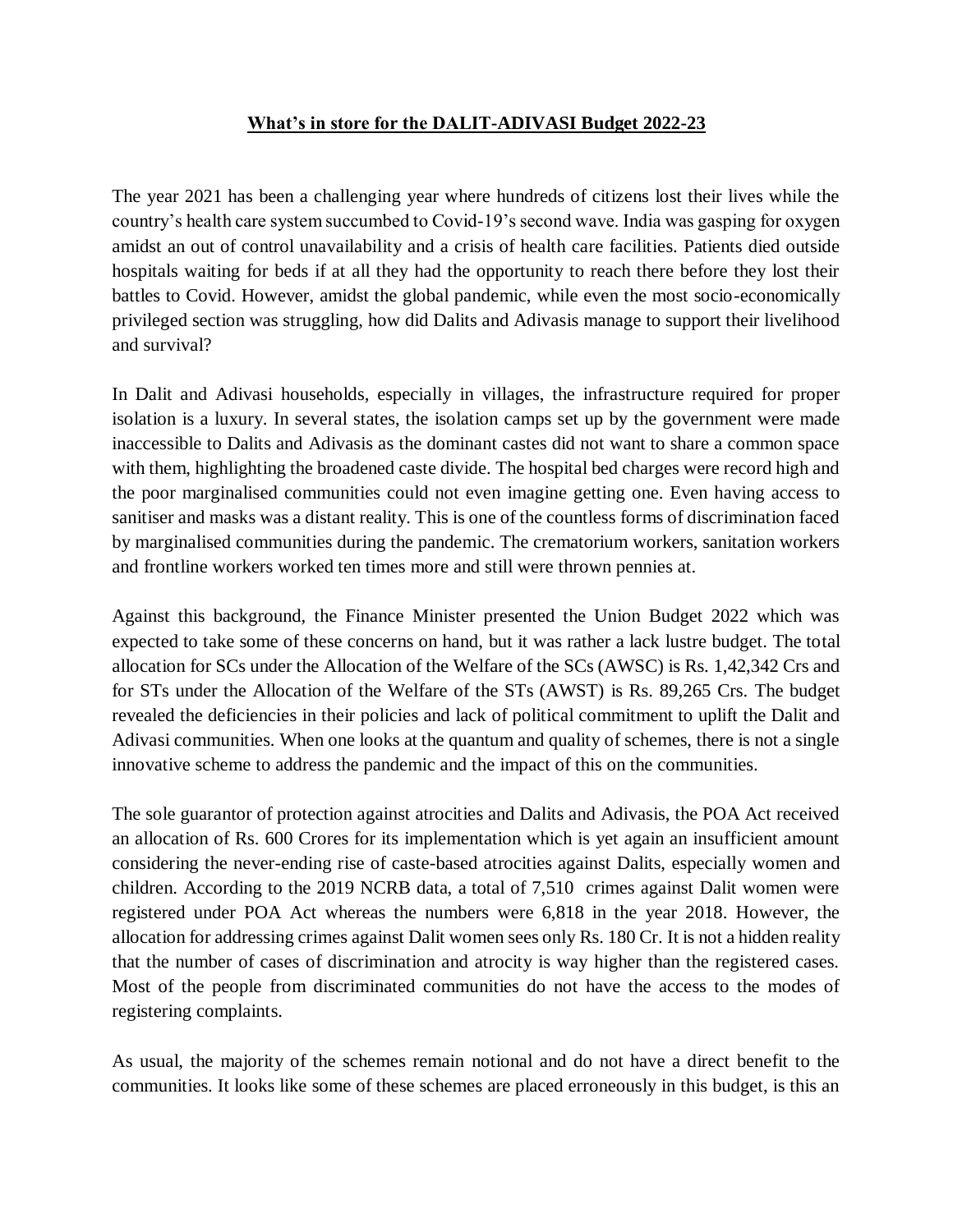error or just deliberate negligence towards the development of the SCs and STs. In Several engagements with the ministries, this has been pointed out in the analysis, it has been continuously occurring, which points to the latter it is wilful negligence of the government.

31% of the schemes amounting to Rs. Cr. 44,429 that are allocated for SCs seem to be erroneously placed under Dalit Budget as those schemes do not have any financial flows for the welfare or development of SCs. For the STs, it is 24% of the Adivasi budget, Rs. 21,398 Crs are erroneously placed. Conversely, it is also noticed that many effective schemes are starved of allocation especially in the Department of Higher Education, says Mr Paul Divakar, Chairperson, Asia Dalit Rights Forum.

Manual scavenging is one of the most dehumanizing works and its continuation despite The Prohibition of Employment of Manual Scavengers and their Rehabilitation Act is very disappointing. According to the report submitted by MSJE, 63,246 manual scavengers have been identified across the country. There is an allocation of only Rs 70 Crs for the rehabilitation of manual scavengers. Appallingly there is even no allocation for the "post-matric scholarship of those children whose parents are engaged in unclean occupations and prone to health hazards" scheme.

The murder of education and academic calibre by institutional and systematic discrimination against Dalit and Adivasi students perpetuated by dominant caste administration, faculty and other students is heart-wrenching. This year we welcome an increase in the Post Matric Scholarship allocation of Rs. 5660 Crs for SCs and Rs. 1965 Crs for STs. It is the historical exclusion from citizenship and economic rights that have ensured in India that a person from a Dalit family with a similar degree as a person from a dominant caste family would be excluded from a salaried job and the economic and social security that comes with it. Also, because of the economic plight, it is more likely that a person from a marginalised section has to succumb to any work available to sustain the lives and livelihood of the family.

## **KEY RECOMMENDATIONS AND SUGGESTIONS:**

- 1) **Allocation**: All obligatory ministries should allocate population proportionate funds for Dalits and Adivasis
- 2) **Post Matric Scholarship:** Allocation to direct benefit schemes like Post-Matric Scholarships, hostels, skill development schemes should be increased and timely transfer of funds should be ensured to beneficiaries at all costs.
- 3) **SC & ST Women Allocation:** Allocation of 50% for Dalit women and a special component plan for Dalit women should be established with strong mechanisms to monitor and ensure effective implementation.